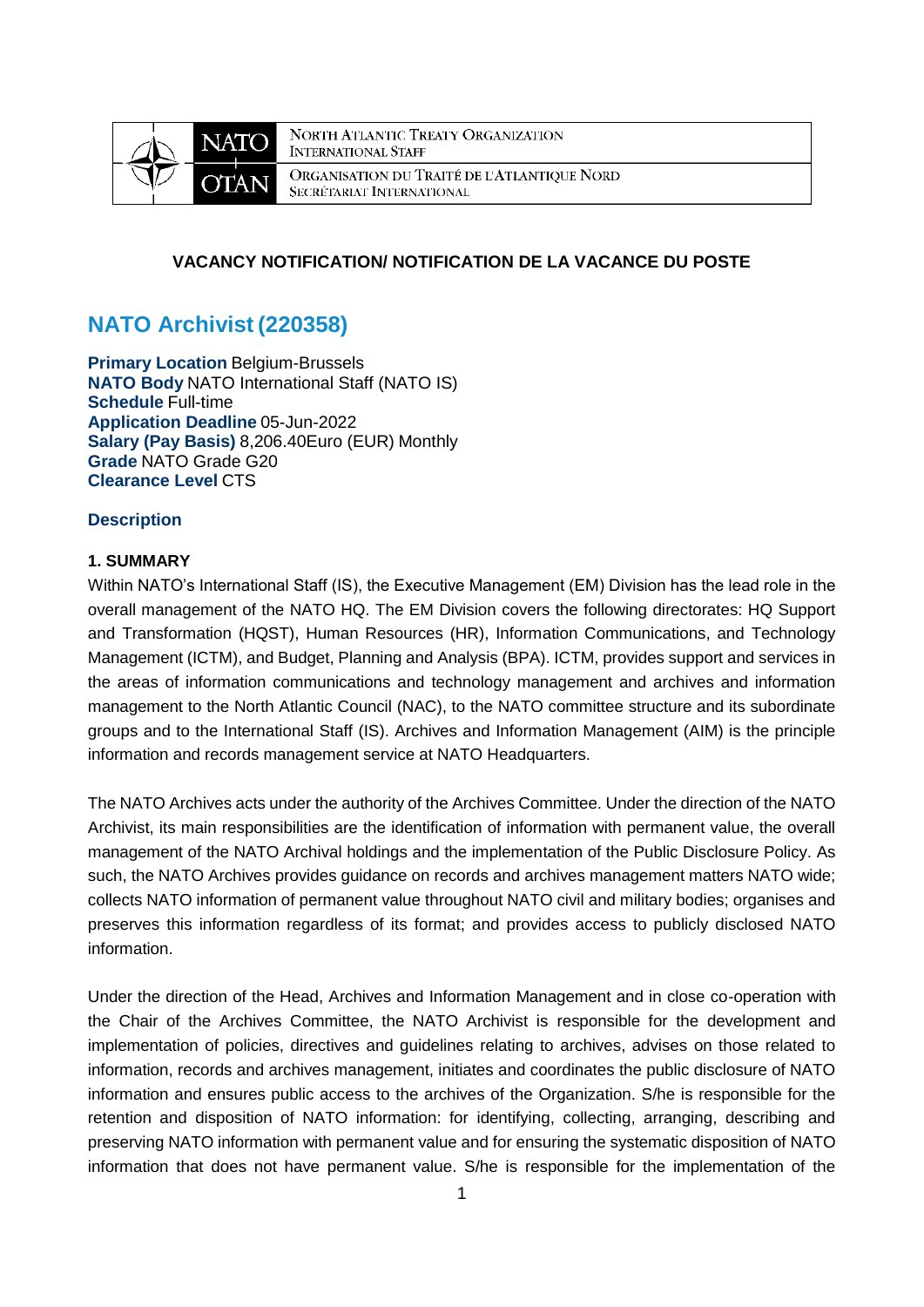Organization's declassification and public disclosure programme and NATO's archival outreach programme that promote the NATO Archives. S/he presents an annual report on archival activities throughout NATO to the Archives Committee. S/he chairs occasionally Archives Committee workshops and subject matter expert meetings. S/he represents the Archives Committee on other NATO committees and experts groups in the area related to information management and data exploitation.

## **2. QUALIFICATIONS AND EXPERIENCE**

## **ESSENTIAL**

The incumbent must:

- have a university degree, or an equivalent level of qualification, with specialisation in archival, library or information science;
- have at least eight years of progressively responsible archival experience at the national or international level
- have extensive experience in leading and managing and teams;
- have extensive experience in deploying and leading an access to information and reference services to various types of archives' users;
- possess experience in all aspects of the life cycle management of information;
- possess extensive experience in developing and leading a digital preservation programme;
- possess very good knowledge of digitization programmes and initiatives for an archives programme;
- have experience in leading and organizing archival outreach activities such as managing a visitor centre, physical or online exhibitions, conferences and publications;
- demonstrate experience in project management, strategic planning and implementation;
- possess the following minimum levels of NATO's official languages (English/French): V ("Advanced") in one; II ("Elementary") in the other.

## **DESIRABLE**

The following would be considered an advantage:

- more than eight years of progressively responsible archival experience at the national or international level
- knowledge of international best practices and standards in the field of records and archives management and familiarity with the life-cycle management of records;
- experience with digital preservation software packages (ex. Preservica, Archivematica, Adlib)
- experience working with information in a security conscious environment;
- experience with declassification and public disclosure of sensitive information
- thorough knowledge of the Organization and of Alliance activities;
- extensive knowledge of transparency programmes;

# **3. MAIN ACCOUNTABILITIES**

## **Vision and Direction**

Support the Section Head, in the development, communication and implementation of a vision for the future development of AIM in the context of ICTM and NATO objectives to face the new challenges of the future in an ever-changing working and operational environment. Assist the Head in engaging and federating the team around common objectives, ensuring that vision guides the mid-term and long-term program of work of the Service.

## **People Management**

Create a motivating and effective workplace. Provide in-depth mentoring, coaching and training opportunities and be available to offer guidance at critical moments. Ensure that all staff under her/his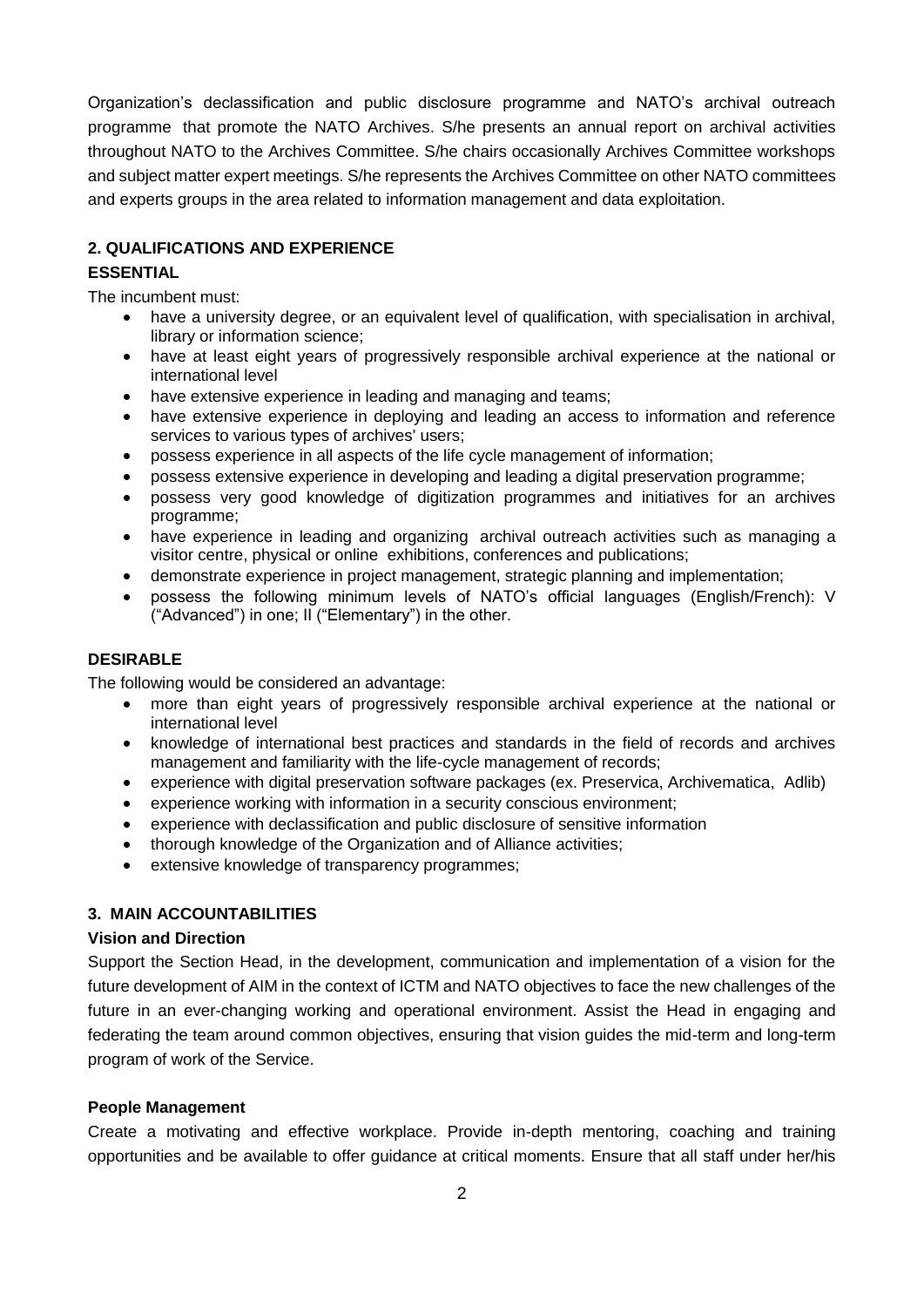responsibility are clear on Organizational, Divisional, Directorate and Section objectives. Provide regular and fair feedback on performance, informally as appropriate and via the HQ Performance Review and Development (PRD) system. Make recommendations for contract renewal or conversion decisions with the best interests of the Organization in mind. Participate in recruitment procedures for vacant posts in the Service in accordance with NATO recruitment guidelines.

#### **Policy Development**

Drawing on policies and directives provided by the Archives Committee, and Council approved policies related to information and data management, develop policies, procedures and guidelines for the management of information, records and archives NATO-wide. Coordinate and advise on the development and implementation of Information, records and archives management policies, directives and guidelines governing the handling of current information.

#### **Expertise Development**

Develop, approve, review, monitor compliance and implement policies, directives and guidelines on the retention, disposition and public disclosure of NATO information held in NATO civil and military bodies. Appraise NATO information to determine what information has permanent value to the Organisation.

#### **Knowledge Management**

Take a lead role in the on-going review of NATO's information, records and archives management policies and practices. Advise on measures needed to ensure the long-term preservation of NATO information of permanent value in whatever media and wherever it is located, including the provision of adequate storage facilities, migration, back-ups, preservation and restoration.

#### **Representation of the Organization**

Organise, coordinate and participate in activities intended to promote the NATO Archives such as conferences, exhibitions and the publication of articles, finding aids and inventories. Maintain the NATO Archives' web site. Initiate, coordinate and report on the systematic declassification and public disclosure of NATO information. Coordinate and report on ad/hoc requests for disclosure. Ensure the public availability of, and access to, publicly disclosed information in the NATO Archives,in particular making information available online.

#### **Planning and Execution**

Take a lead role in initiating and coordinating records and archives related work throughout NATO civil and military bodies. Coordinate the appraisal, collection, transfer, storage, description and preservation of semi current information and permanent information throughout NATO civil and military bodies. Organisational Efficiencies

Adjust work practices towards better allocation of staff and other resources. Identify and lead a broad range of initiatives to improve performance of the NATO Archives and of the workforce. Take a lead role in developing with archival related information management training courses for staff members tasked with managing NATO information, including the IKM course at the NATO School.

## **Project Management**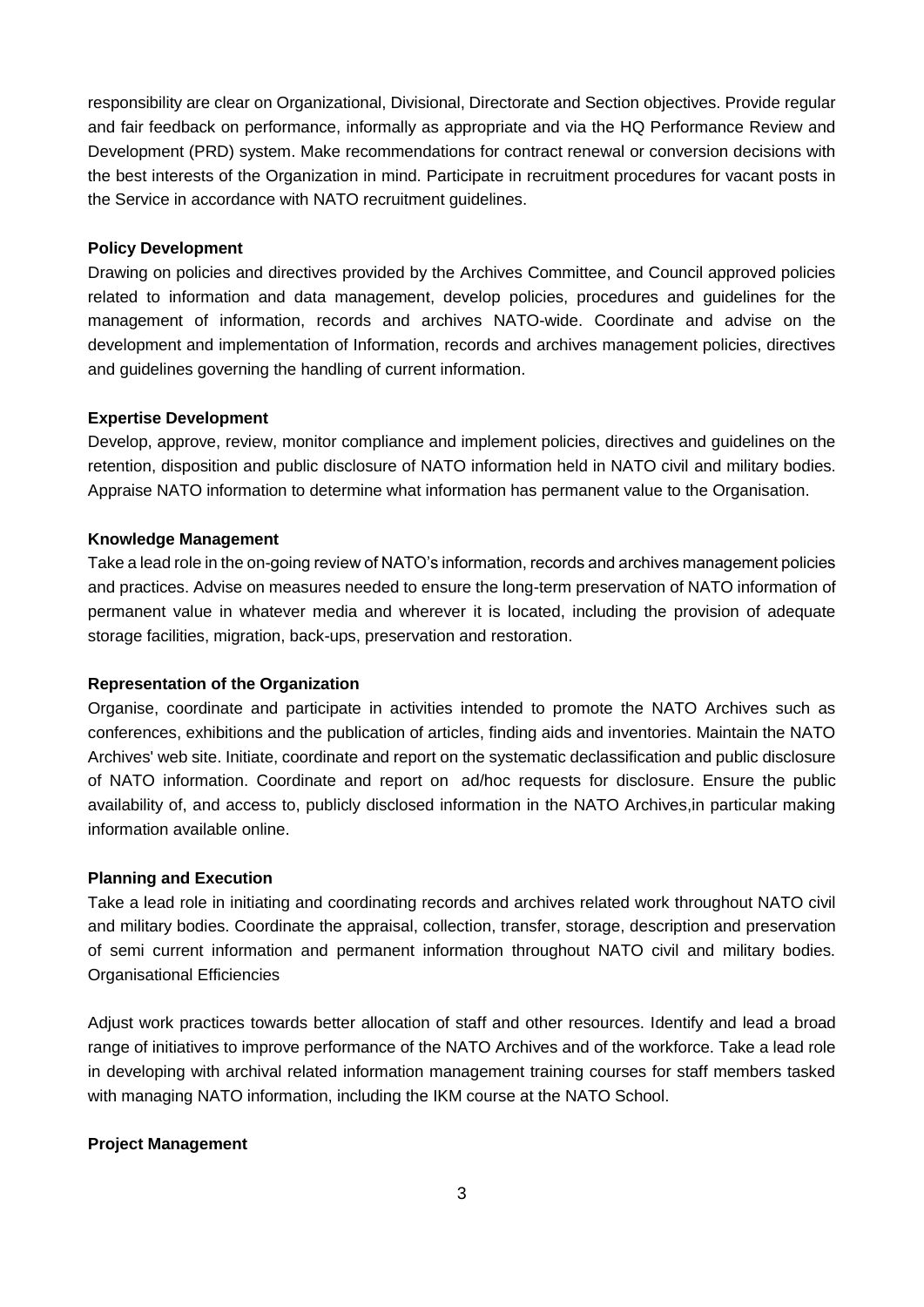Continously develop and maintain an online archival reading room which is the first point of contact for researchers with the NATO Archives. The online reading room should be the primary source for consulting NATO Archivesand and is complimented by a specialized on-site reference service.

## **Financial Management**

Identify budget requirements for the NATO Archives and related programmes. Manage the budget for the Archives and for ongoing programmes. Comply with Archives and Information Management budget allocations in programme execution.

## **Stakeholder Management**

Represent the Archives Committee on NATO information, records and data expert committees and working groups.

Perform any other related duty as assigned.

## **4. INTERRELATIONSHIPS**

The incumbent will report to the Head, Archives and Information Management and the Chair of the Archives Committee. The NATO Archivist will liaise with the NATO Public Diplomacy Division on the public dimension of the NATO Archives, with ICTM and NCIA on the preservation and access of digital archives and maintain close contacts with senior officers and heads of records and archives and information management services throughout NATO civil and military bodies. S/he will be required to establish and maintain a close relationship with national archivists and researchers. The NATO Archivist should also work in close co-operation with the Head, Information and Knowledge Management of the International Military Staff.

Direct reports: 4 Indirect reports: 7

## **5. COMPETENCIES**

The incumbent must demonstrate: Achievement: Sets and works to meet challenging goals. Change Leadership: Personally leads change. Conceptual Thinking: Clarifies complex data or situations; Developing Others: Provides in-depth mentoring, coaching and training. Impact and Influence: Uses indirect influence. Initiative: Plans and acts for the long-term. Leadership: Positions self as the leader. Organizational Awareness: Understands organisational politics. Self-Control: Stays composed and positive even under extreme pressure.

## **6. CONTRACT**

**Contract to be offered to the successful applicant (if non-seconded): Definite duration contract of three years; possibility of renewal for up to three years, during which the incumbent may apply for conversion to an indefinite duration contract.**

Contract clause applicable: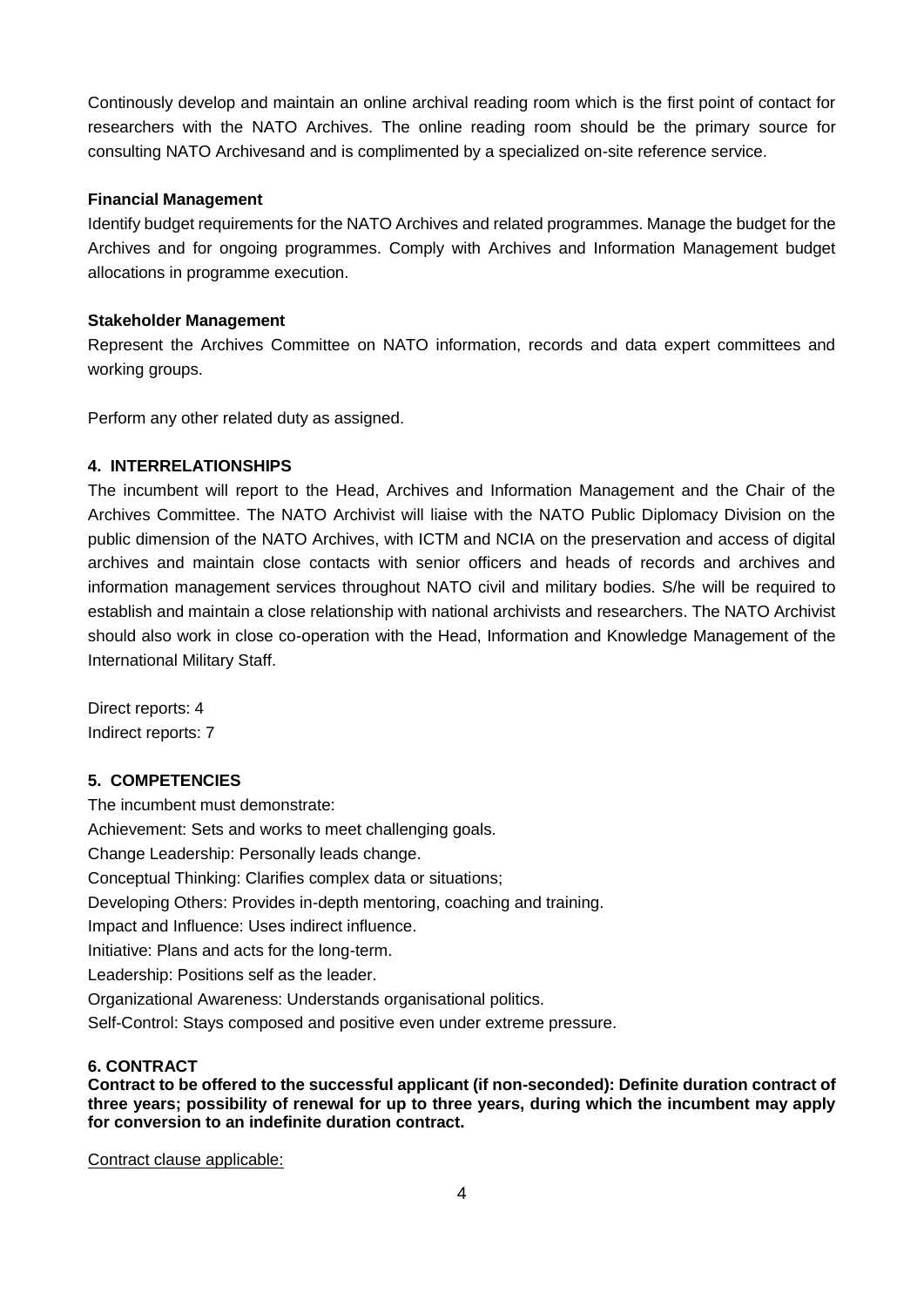In accordance with the contract policy, this is a post in which turnover is desirable for political reasons in order to be able to accommodate the Organisation's need to carry out its tasks as mandated by the Nations in a changing environment, for example by maintaining the flexibility necessary to shape the Organisation's skills profile, and to ensure appropriate international diversity.

The maximum period of service foreseen in this post is 6 years. The successful applicant will be offered a 3-year definite duration contract, which may be renewed for a further period of up to 3 years. However, according to the procedure described in the contract policy the incumbent may apply for conversion to an indefinite contract during the period of renewal and no later than one year before the end of contract.

If the successful applicant is seconded from the national administration of one of NATO's member States, a 3-year definite duration contract will be offered, which may be renewed for a further period of up to 3 years subject also to the agreement of the national authority concerned. The maximum period of service in the post as a seconded staff member is six years.

Serving staff will be offered a contract in accordance with the NATO Civilian Personnel Régulations.

## **7. RECRUITMENT PROCESS**

Please note that we can only accept applications from nationals of NATO member countries. Applications must be submitted using e-recruitment system, as applicable:

- For NATO civilian staff members only: please apply via the internal recruitment portal [\(link\)](https://nato.taleo.net/careersection/1/jobsearch.ftl?lang=en);
- For all other applications: www.nato.int/recruitment

Please note that at the time of the interviews, candidates will be asked to provide evidence of their education and professional experience as relevant for this vacancy.

Appointment will be subject to receipt of a security clearance (provided by the national Authorities of the selected candidate) and approval of the candidate's medical file by the NATO Medical Adviser. More information about the recruitment process and conditions of employment, can be found at our website (http://www.nato.int/cps/en/natolive/recruit-hq-e.htm).

## **8. ADDITIONAL INFORMATION**

NATO is committed to diversity and inclusion, and strives to provide equal access to employment, advancement and retention, independent of gender, age, nationality, ethnic origin, religion or belief, cultural background, sexual orientation, and disability. NATO welcomes applications of nationals from all member Nations, and strongly encourages women to apply.

Building Integrity is a key element of NATO's core tasks. As an employer, NATO values commitment to the principles of integrity, transparency and accountability in accordance with international norms and practices established for the defence and related security sector. Selected candidates are expected to be role models of integrity, and to promote good governance through ongoing efforts in their work.

Due to the broad interest in NATO and the large number of potential candidates, telephone or e-mail enquiries cannot be dealt with.

Applicants who are not successful in this competition may be offered an appointment to another post of a similar nature, albeit at the same or a lower grade, provided they meet the necessary requirements.

The nature of this position may require the staff member at times to be called upon to travel for work and/or to work outside normal office hours.

The organization offers several work-life policies including Teleworking and Flexible Working arrangements (Flexitime) subject to business requirements.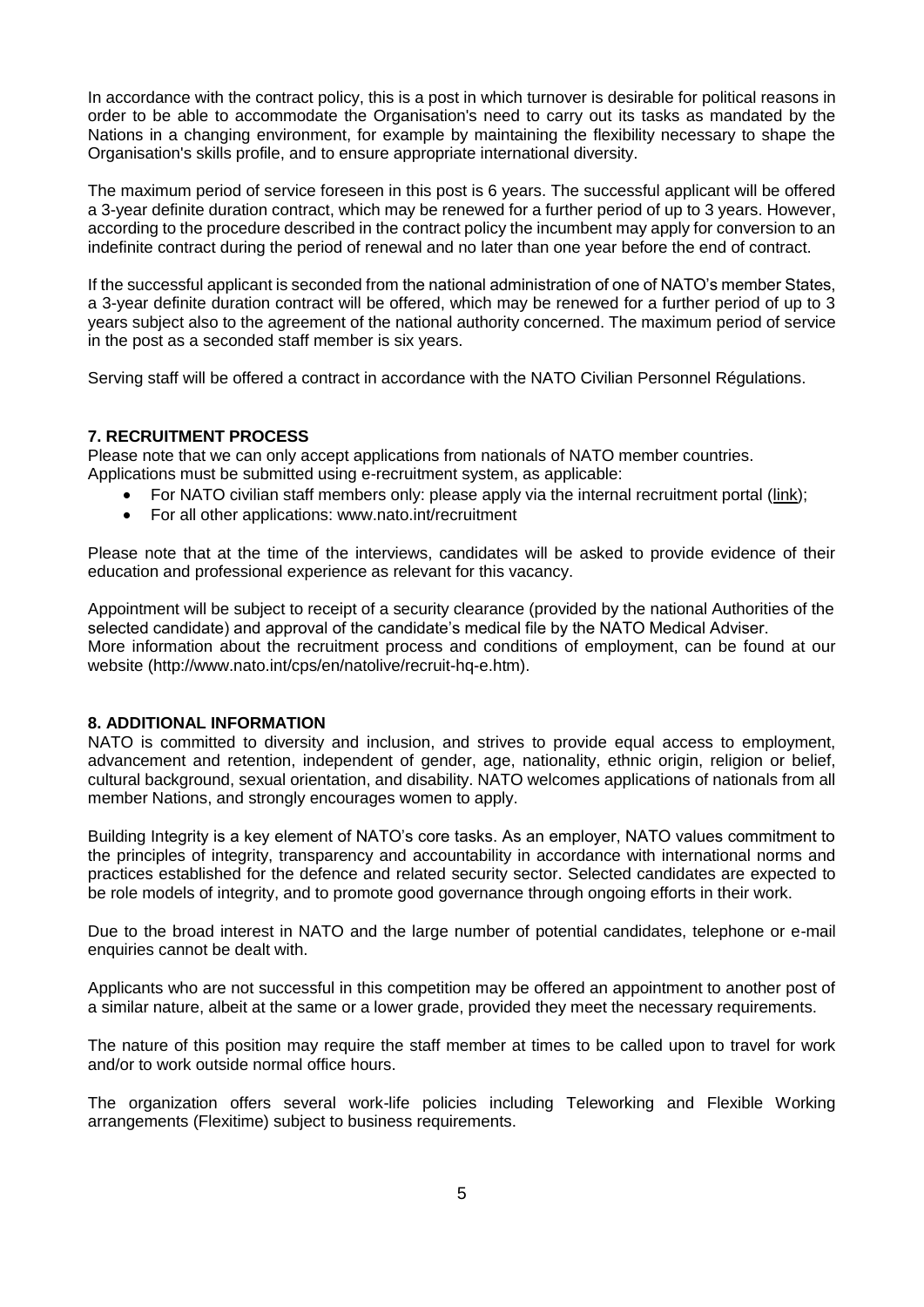Please note that the International Staff at NATO Headquarters in Brussels, Belgium is a non-smoking environment.

For information about the NATO Single Salary Scale (Grading, Allowances, etc.) please visit our [website.](https://www.nato.int/cps/en/natolive/86790.htm) Detailed data is available under the Salary and Benefits tab.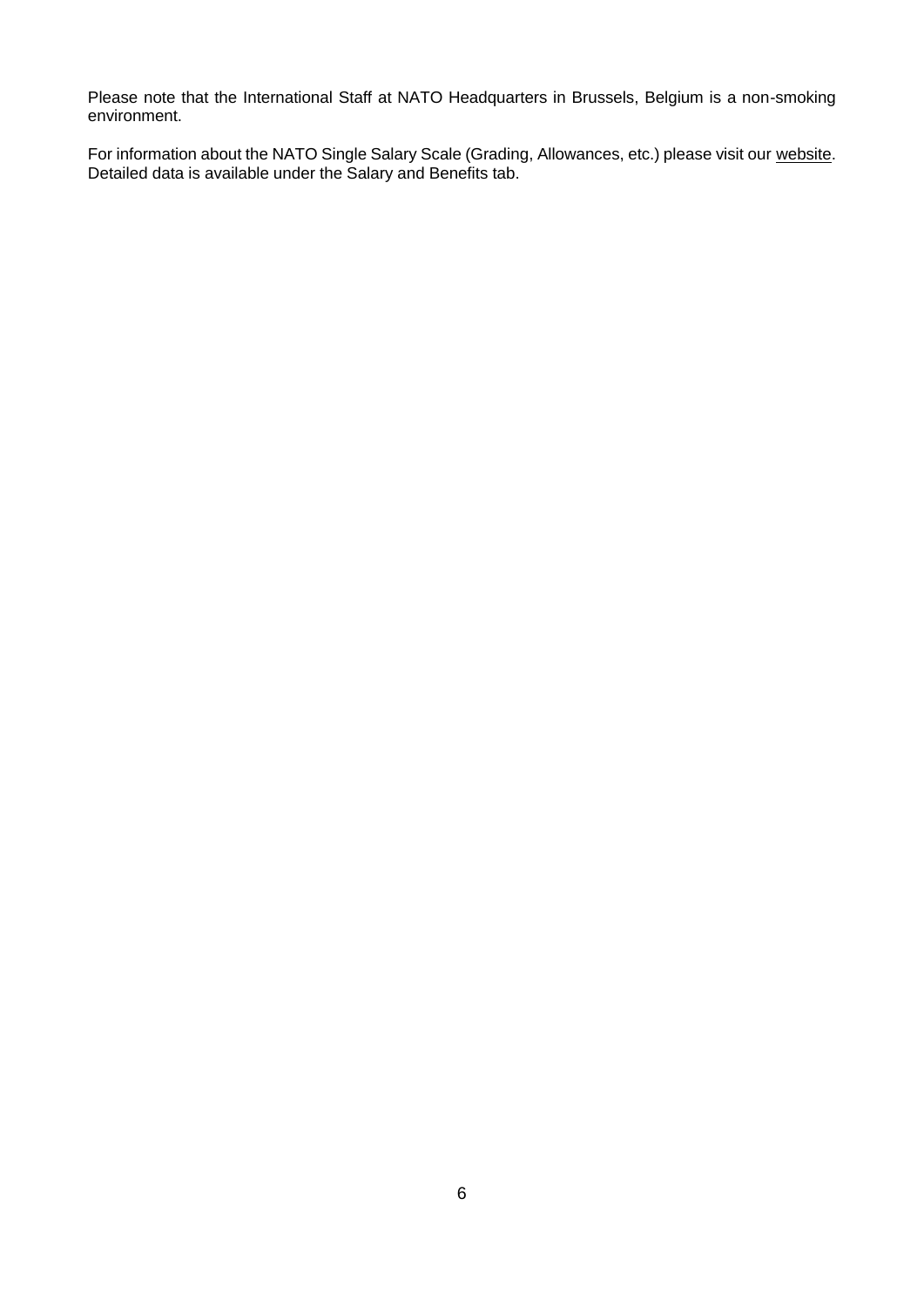# **Archiviste de l'OTAN (220358)**

**Emplacement principal** Belgique-Bruxelles **Organisation** OTAN SI **Horaire** Temps plein **Date de retrait** 05-juin-2022 **Salaire (Base de paie)** 8 206,40Euro (EUR) Mensuelle **Grade** NATO Grade G20 **Niveau de l'habilitation de sécurité** CTS

## **Description**

## **1. RÉSUMÉ**

Au sein du Secrétariat international (SI) de l'OTAN, la Division Gestion exécutive est responsable au premier chef de la gestion globale du siège de l'Organisation. Elle se compose des directions suivantes : Soutien et transformation du siège (HQST), Ressources humaines (RH), Gestion de l'information, des communications et des technologies (ICTM) et Planification et analyse budgétaires (BPA). La Direction ICTM apporte un soutien et fournit des services dans le domaine de la gestion des technologies de l'information et des communications et dans celui de la gestion de l'information et des archives. Ses clients sont le Conseil de l'Atlantique Nord, la structure des comités de l'OTAN et ses groupes subordonnés, ainsi que le SI. Le Service Archives et gestion de l'information (AIM) est le principal organe de gestion de l'information et des documents au siège de l'OTAN.

Les Archives de l'OTAN travaillent sous l'autorité du Comité des archives. Placées sous la direction de l'archiviste de l'OTAN, elles ont pour responsabilités principales le repérage des informations à valeur permanente, la gestion globale des fonds d'archives de l'OTAN et l'application de la politique relative à la mise en lecture publique. Pour s'acquitter de leur rôle, les Archives de l'OTAN donnent des orientations sur les questions ayant trait à la gestion des archives courantes, intermédiaires et définitives à l'échelle de l'Organisation ; elles collectent les informations OTAN à valeur permanente de l'ensemble des organismes civils et militaires de l'Organisation, elles organisent et conservent ces informations quel qu'en soit le support, et elles rendent accessibles les informations OTAN mises en lecture publique.

Sous la direction de la/du chef du Service AIM et en concertation étroite avec la présidence du Comité des archives, l'archiviste de l'OTAN est chargé(e) d'élaborer des politiques, des directives et des instructions relatives aux archives et de veiller à leur application ; elle/il donne des avis sur les dispositions relatives à la gestion de l'information et des archives courantes, intermédiaires et définitives, amorce et coordonne la mise en lecture publique d'informations OTAN et fait en sorte que le public ait accès aux archives de l'Organisation. Elle/Il est responsable de la conservation et de la détermination du sort final des informations OTAN ; elle/il est chargé(e) de repérer, de collecter, de classer, de décrire et de conserver les informations OTAN à valeur permanente et de veiller à ce que le sort final des informations OTAN qui n'ont pas une valeur permanente soit déterminé de manière systématique. Elle/Il est responsable de la mise en œuvre du programme de déclassification et de mise en lecture publique en vigueur à l'OTAN et du programme d'activités visant à mieux faire connaître les Archives de l'Organisation. Elle/Il soumet chaque année au Comité des archives un rapport sur les activités qui ont été menées par les Archives dans l'ensemble de l'Organisation. Elle/Il peut être amené(e) à présider des ateliers du Comité des archives et des réunions d'experts. Elle/Il représente le Comité des archives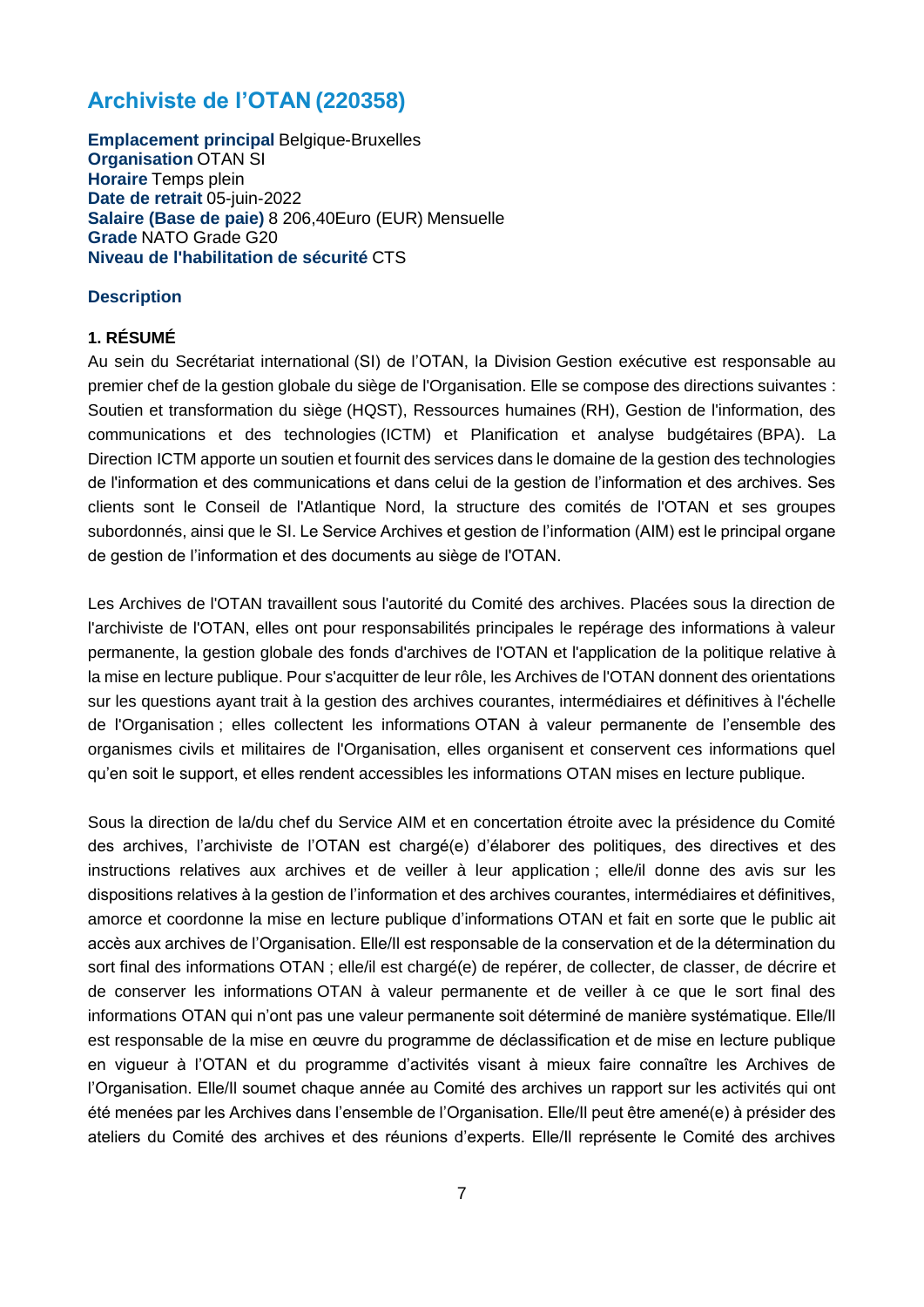auprès d'autres comités et groupes d'experts de l'OTAN pour ce qui concerne les questions relatives à la gestion de l'information et à l'exploitation des données.

# **2. QUALIFICATIONS ET EXPÉRIENCE**

## **ACQUIS ESSENTIELS**

La/Le titulaire du poste doit :

- posséder un diplôme universitaire ou une qualification équivalente, avec une spécialisation en archivistique, en bibliothéconomie ou en science de l'information ;
- avoir au moins huit années d'expérience dans des fonctions archivistiques à responsabilité croissante exercées au niveau national ou international ;
- avoir une grande expérience de la direction et de la gestion d'équipes ;
- avoir une grande expérience de la mise en place de moyens permettant à divers types d'utilisateurs d'archives d'avoir accès à des informations et à des services de références ;
- avoir l'expérience de la gestion de l'information dans tous les aspects de son cycle de vie ;
- avoir une grande expérience de l'établissement et du pilotage d'un programme de conservation numérique ;
- avoir une très bonne connaissance des programmes et des initiatives de numérisation dans le domaine des archives ;
- avoir l'expérience du pilotage et de l'organisation d'activités destinées à faire connaître les archives (gestion d'un centre de visiteurs, organisation d'expositions réelles ou virtuelles et de conférences, diffusion de publications, etc.) ;
- avoir une expérience avérée de la gestion, de la planification stratégique et de l'exécution de projets ;
- avoir au minimum le niveau de compétence V (« avancé ») dans l'une des deux langues officielles de l'OTAN (anglais/français), et le niveau II (« élémentaire ») dans l'autre.

## **ACQUIS SOUHAITABLES**

Seraient considérées comme autant d'atouts :

- plus de huit années d'expérience dans des fonctions archivistiques à responsabilité croissante exercées au niveau national ou international ;
- une connaissance des bonnes pratiques et des normes internationales dans le domaine de la gestion des archives courantes, intermédiaires et définitives, et une bonne maîtrise de la gestion du cycle de vie des documents ;
- l'expérience de l'utilisation de progiciels de conservation numérique (par exemple Preservica, Archivematica ou Adlib) ;
- l'expérience du traitement d'informations dans un environnement soumis à des contraintes de sécurité ;
- l'expérience de la déclassification et de la mise en lecture publique d'informations sensibles ;
- une connaissance approfondie de l'Organisation et des activités de l'Alliance ;
- une connaissance très étendue de programmes de transparence.

## **3. RESPONSABILITÉS PRINCIPALES**

Voir la version anglaise.

## **4. STRUCTURE ET LIAISONS**

La/Le titulaire du poste relève de la/du chef du Service Archives et gestion de l'information et de la présidence du Comité des archives. L'archiviste de l'OTAN se tient en liaison avec la Division Diplomatie publique de l'OTAN pour les questions relatives à la dimension publique des Archives de l'Organisation, et avec la Direction ICTM et l'Agence OTAN d'information et de communication pour les questions relatives à la conservation des archives numériques et à l'accès à ces archives ; elle/il entretient des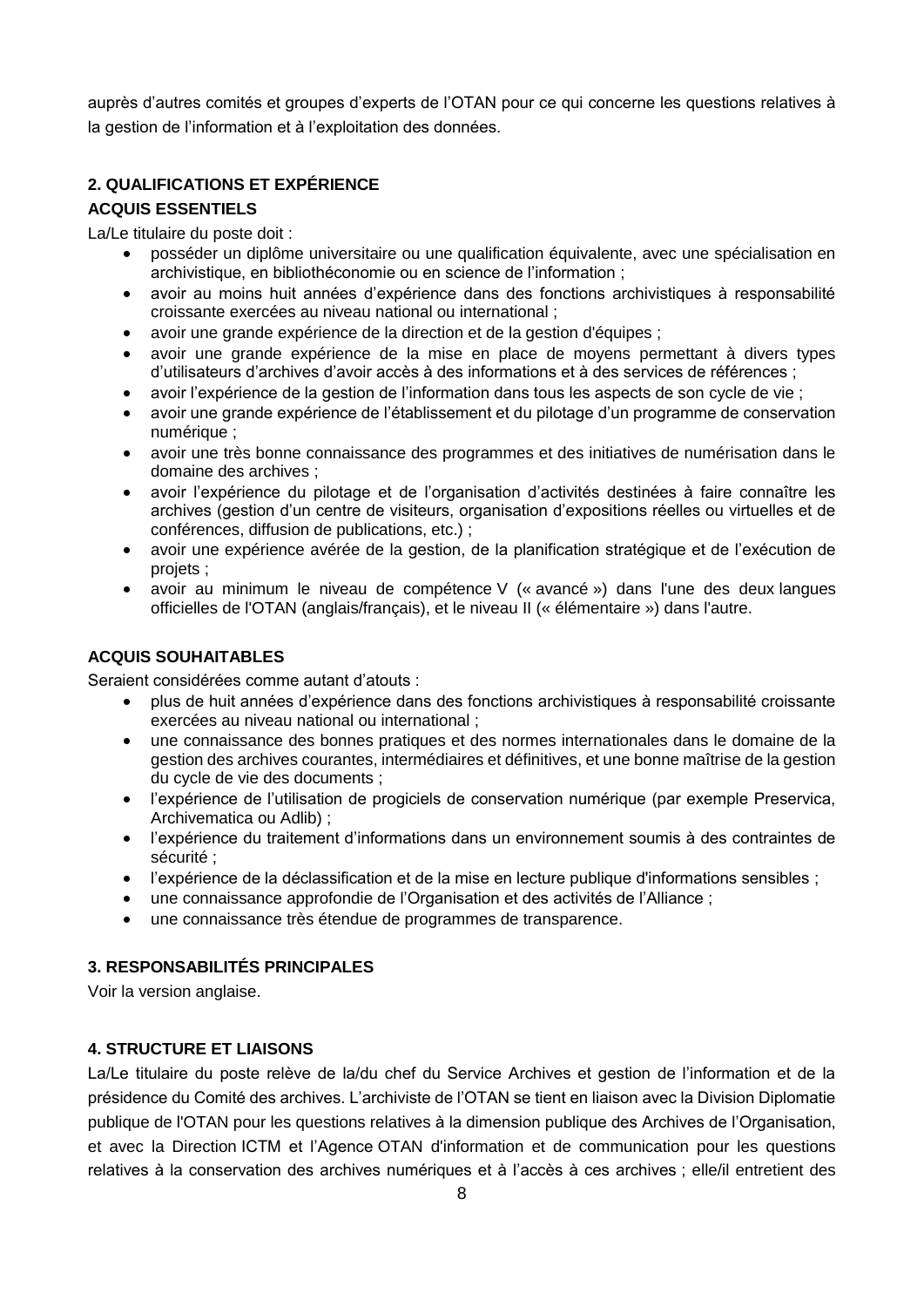contacts étroits avec les hauts responsables et avec les chefs des services chargés de la gestion de l'information et des archives courantes, intermédiaires et définitives dans l'ensemble des organismes civils et militaires de l'OTAN. Elle/Il noue et entretient des relations étroites avec les archivistes et les chercheurs des pays. En outre, elle/il collabore étroitement avec la/le chef du service chargé de la gestion de l'information et des connaissances au sein de l'État-major militaire international.

Nombre de subordonné(e)s direct(e)s : 4 Nombre de subordonné(e)s indirect(e)s : 7

## **5. COMPÉTENCES**

La/Le titulaire du poste doit faire preuve des compétences suivantes :

Recherche de l'excellence : se fixe et s'efforce d'atteindre des objectifs ambitieux.

Promotion du changement : dirige personnellement le changement.

Réflexion conceptuelle : clarifie des données ou des situations complexes.

Valorisation du personnel : assure un mentorat, un accompagnement professionnel et une formation approfondis.

Persuasion et influence : a recours à des techniques d'influence indirectes.

Initiative : planifie et agit sur le long terme.

Aptitude à diriger : se positionne comme chef.

Compréhension organisationnelle : comprend les rouages de l'Organisation.

Maîtrise de soi : reste calme et positif/positive, même en cas de pression extrême.

## **6. CONTRAT**

## **Contrat proposé (hors détachement) : contrat d'une durée déterminée de trois ans ; renouvelable pour une période de trois ans maximum, au cours de laquelle le/la titulaire pourra demander qu'il soit transformé en contrat de durée indéterminée.**

## Clause contractuelle applicable :

Conformément à la politique des contrats, il s'agit d'un poste auquel il est souhaitable, pour des raisons politiques, d'assurer une rotation de manière à pouvoir répondre au besoin qu'a l'Organisation d'exécuter les tâches qui lui sont confiées par les pays dans un environnement en constante évolution, notamment en préservant la souplesse nécessaire à l'adaptation de son profil de compétences, et de veiller au degré de diversité approprié à son caractère international.

La durée de service maximale prévue à ce poste est de six ans. La personne retenue se verra offrir un contrat d'une durée déterminée de trois ans, qui pourra être reconduit pour une période de trois ans maximum. Toutefois, conformément à la procédure décrite dans la politique des contrats, elle pourra demander, au plus tard un an avant l'expiration de la deuxième période, que son contrat soit transformé en contrat de durée indéterminée.

Si la personne retenue est détachée de l'administration d'un État membre de l'OTAN, elle se verra offrir un contrat d'une durée déterminée de trois ans, qui, sous réserve de l'accord des autorités nationales concernées, pourra être reconduit pour une période de trois ans maximum. À ce poste, la durée de service d'un agent détaché n'excède pas six ans.

Les agents en fonction se verront offrir un contrat conforme aux dispositions du Règlement du personnel civil de l'OTAN.

## **7. PROCESSUS DE RECRUTEMENT**

On notera que seules les candidatures de ressortissant(e)s de pays de l'OTAN pourront être acceptées.